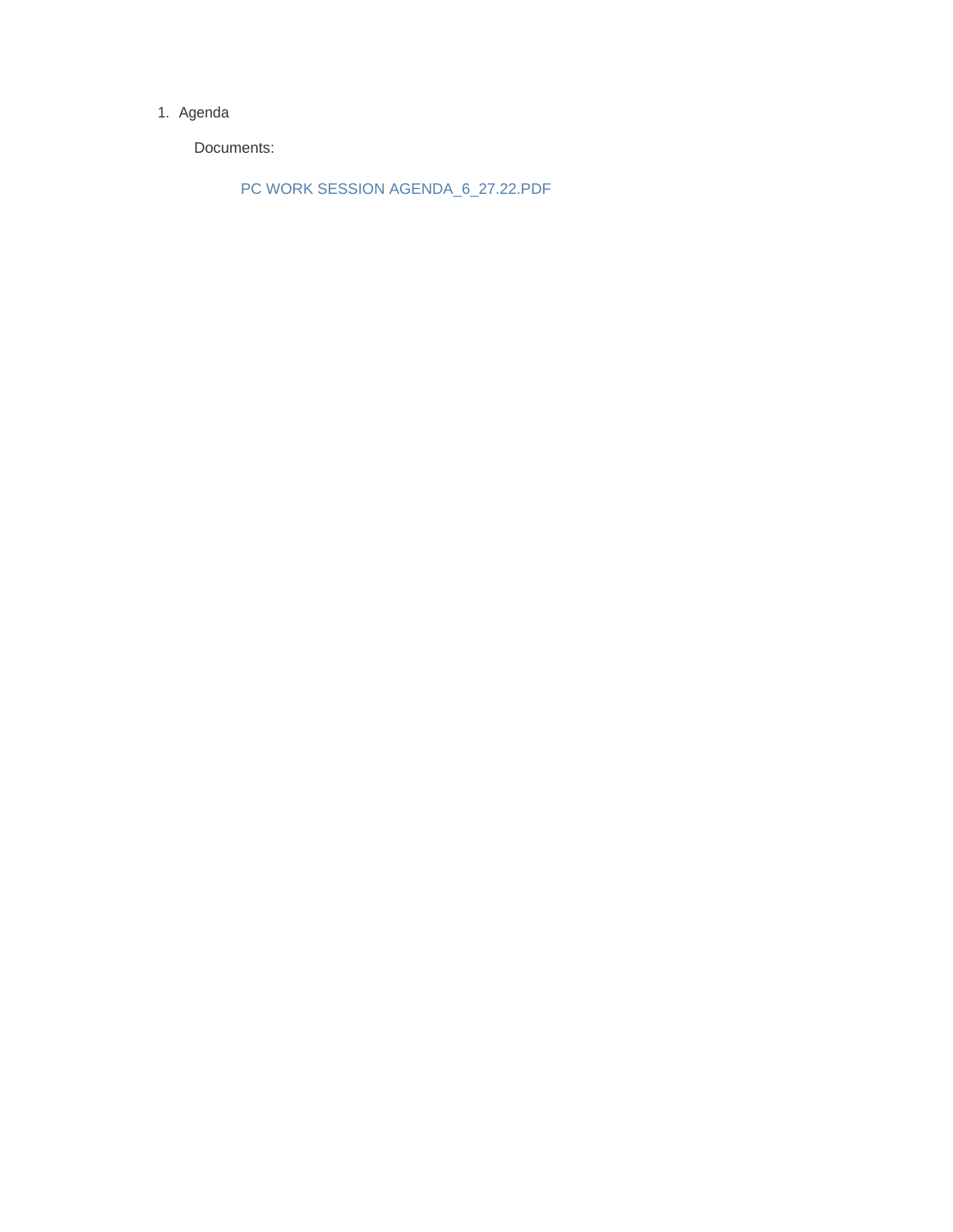## City of Excelsior Notice of Work Session of the Excelsior Planning Commission

NOTICE IS HEREBY GIVEN that the Planning Commission of the City of Excelsior will hold a Work Session on Monday, June 27 at 5:30 p.m. at the Excelsior City Council Chambers at 339 Third Street, Excelsior, MN 55331.

Members of the public may attend the meeting either in person at City Hall or by joining via Zoom online or by telephone at:

> Join Zoom Meeting [https://us02web.zoom.us/j/8](https://us02web.zoom.us/j/)8952303351 Meeting ID: 889 5280 3351 Dial by your location +1 312 626 6799 US (Chicago) +1 929 205 6099 US (New York) +1 301 715 8592 US (Washington DC) +1 346 248 7799 US (Houston) +1 669 900 6833 US (San Jose) +1 253 215 8782 US (Tacoma)

> > Meeting ID: 889 5230 3351

Notice: Some items on this agenda are important enough to City Council Members that a quorum of the Council may be present to receive information leading to their future deliberations and eventual decision.